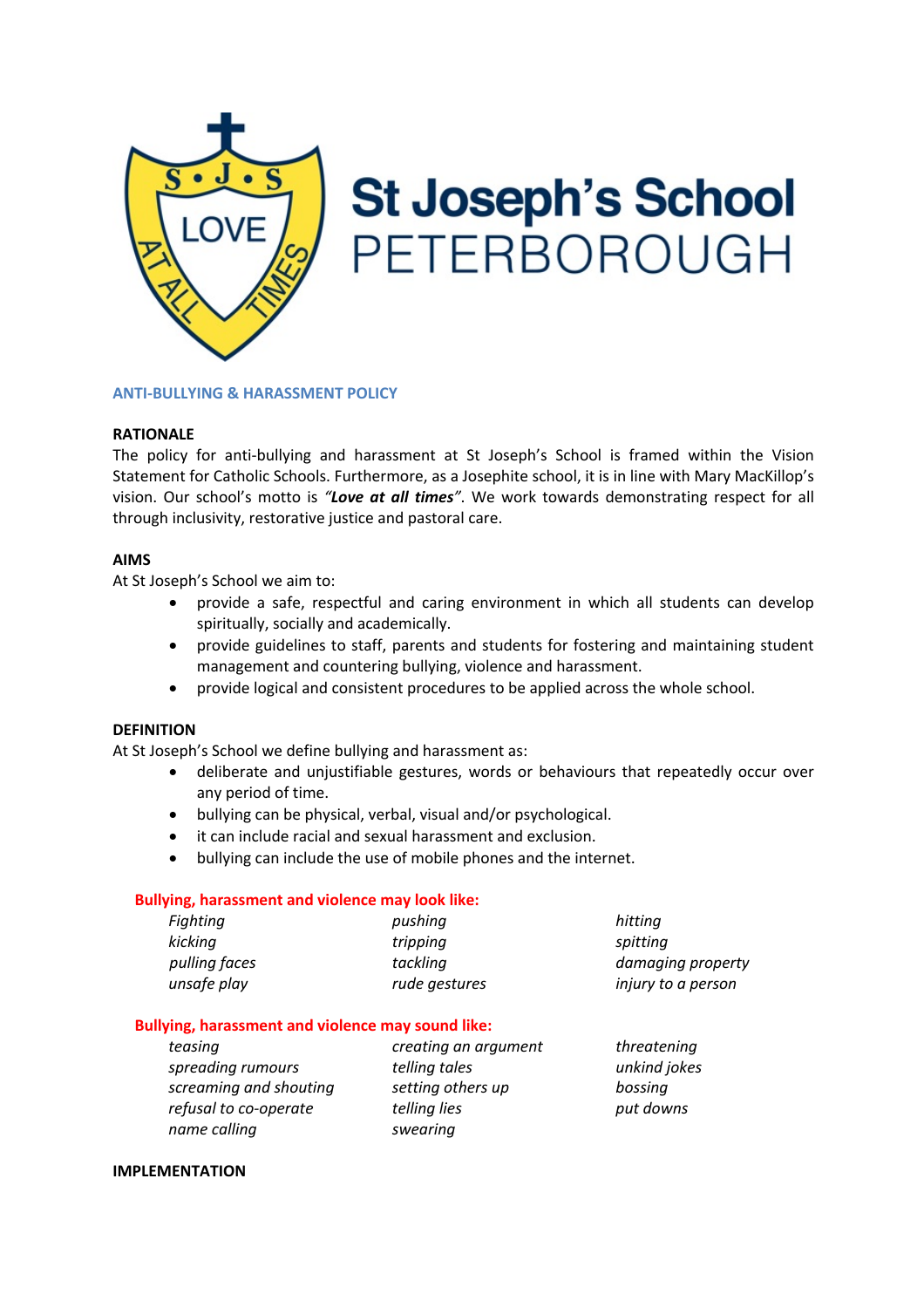At St Joseph's School we will:

- Develop a system of shared understanding, common practices and consequences for bullying and harassment.
- Ensure a sequential and consistent approach to the identification and consequences of bullying behaviours.
- Explicitly teach anti-bullying techniques through the curriculum. Identify bullying behaviours and the role of the bystander.
- Integrate explicit teaching, modelling, practice and acknowledgement of social and emotional competencies as part of the core curriculum.
- Establish, develop and manage teaching and learning environments in which students learn to act with respect towards themselves and others and their environment.
- Implement behaviour related policies and practices that include both prevention and intervention practices.
- Respond to issues at the earliest opportunity, consistently and with regard to the uniqueness of each situation, the stage of development of those involved and the opportunities for continued growth in developing personal and social responsibility.

# **RIGHTS AND RESPONSIBILITIES**

At St Joseph's School every person has a fundamental right to feel safe and be treated with dignity and respect. It is the responsibility of every person to respect and support the basic rights of others.

# **The Principal/Deputy Principal will:**

- Ensure a safe learning environment is provided.
- Provide resources and training for students and staff in relation to maintaining a safe school environment.
- Support the anti-bullying/harassment procedures.
- Ensure investigation, counselling, mediation and reconciliation processes are in place. Ensure documentation of instances and investigations of bullying and harassment are kept and confidentiality is maintained, as required.

## **Responsibilities of Staff:**

- Model and teach values of justice, reconciliation and respect
- Teach for and about diversity
- Create a safe and caring learning environment
- Explicitly teach anti-bullying programs; which include:
	- the role of the bystander
	- § *how to identify bullying behaviours*
	- § *skills to help students deal with bullying behaviours*
	- § *developing resilience*
- Participate in the development and implementation of the school's policy

## **Responsibilities of Students:**

- Respect themselves and others.
- Be aware of, and take responsibility for, their own behaviour and choices.
- Report any bullying behaviours that are observed.
- Acknowledge and respect each others' individual differences.
- Accept responsibility for his/her own choices of behaviour.
- Practise strategies that build resilience.

A question that can be used to prompt students to reflect on their involvement in bullying and harassment issues could be – *"Are you part of the problem or are you part*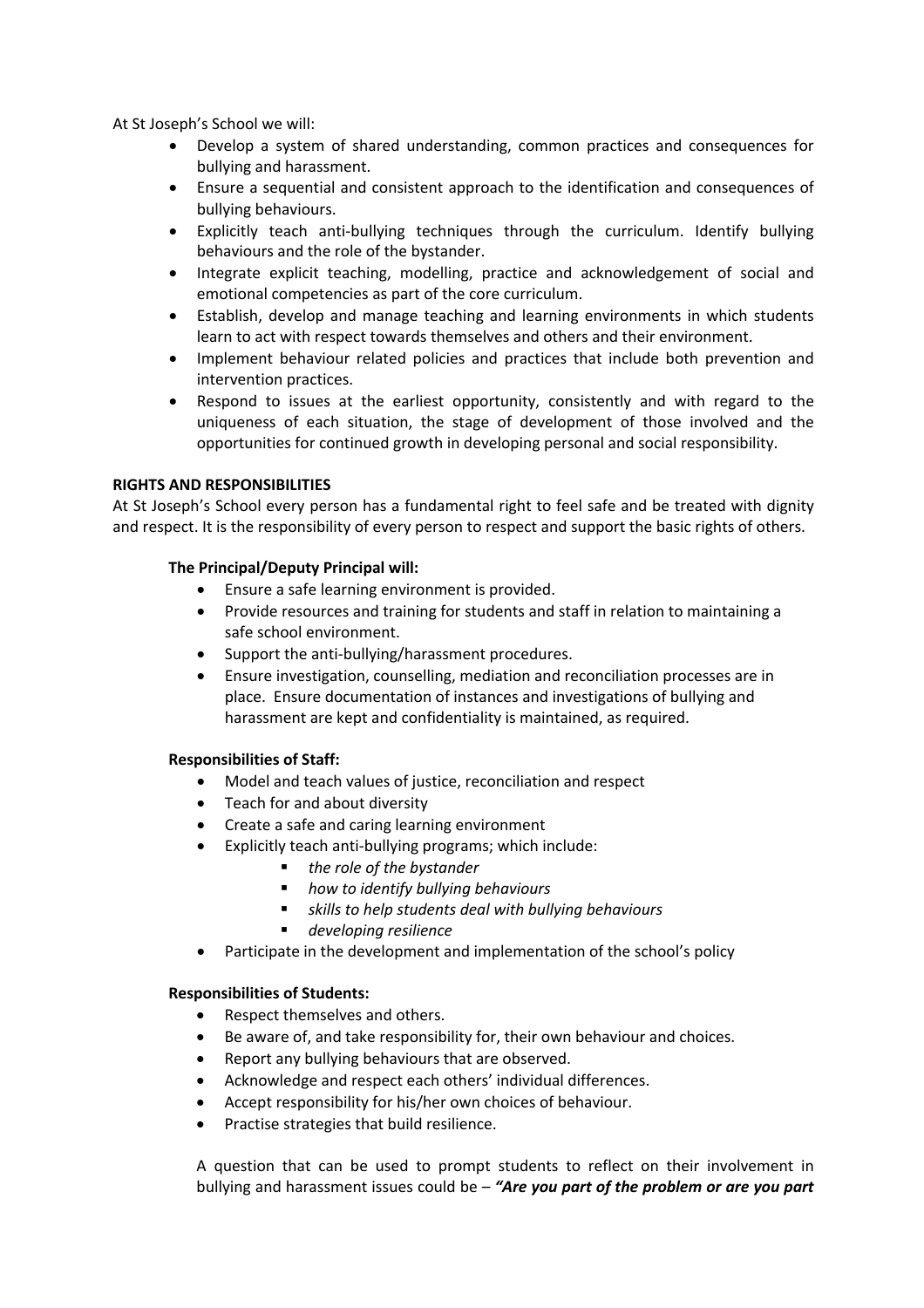*of the solution?"* This encourages students to think about their direct involvement in the issue and whether they contributed to positive or negative outcome for those concerned.

# **The Parents/Caregivers will:**

- Model respectful behaviours.
- Have access to and support the school's policy and procedures regarding antibullying/harassment.
- Work with their child's teacher and/or coordinator if the child is involved in any way in a bullying incident.
- Encourage their child to report any incidents of bullying/harassment so the problem can be resolved in a timely way.
- Bring to the school's attention any incident of bullying or harassment involving their child.
- Work in a way which encourages reconciliation and ensures the dignity of each individual is preserved.

Please see the Grievance Procedure on the following page which is used to assist students in resolving issues and develop personal responsibility.

# **RESOURCES**

- SACCS Duty of Care Policy 2004
- SACCS Child Protection Policy 2000
- SACCS Procedures for Reporting Child Abuse and Neglect 2010
- St Joseph School *Development of Personal Responsibility* Policy
- St Joseph School *Child Protection* Policy
- St Joseph School Mandatory Reporting Guidelines
- St Joseph School Staff Handbook